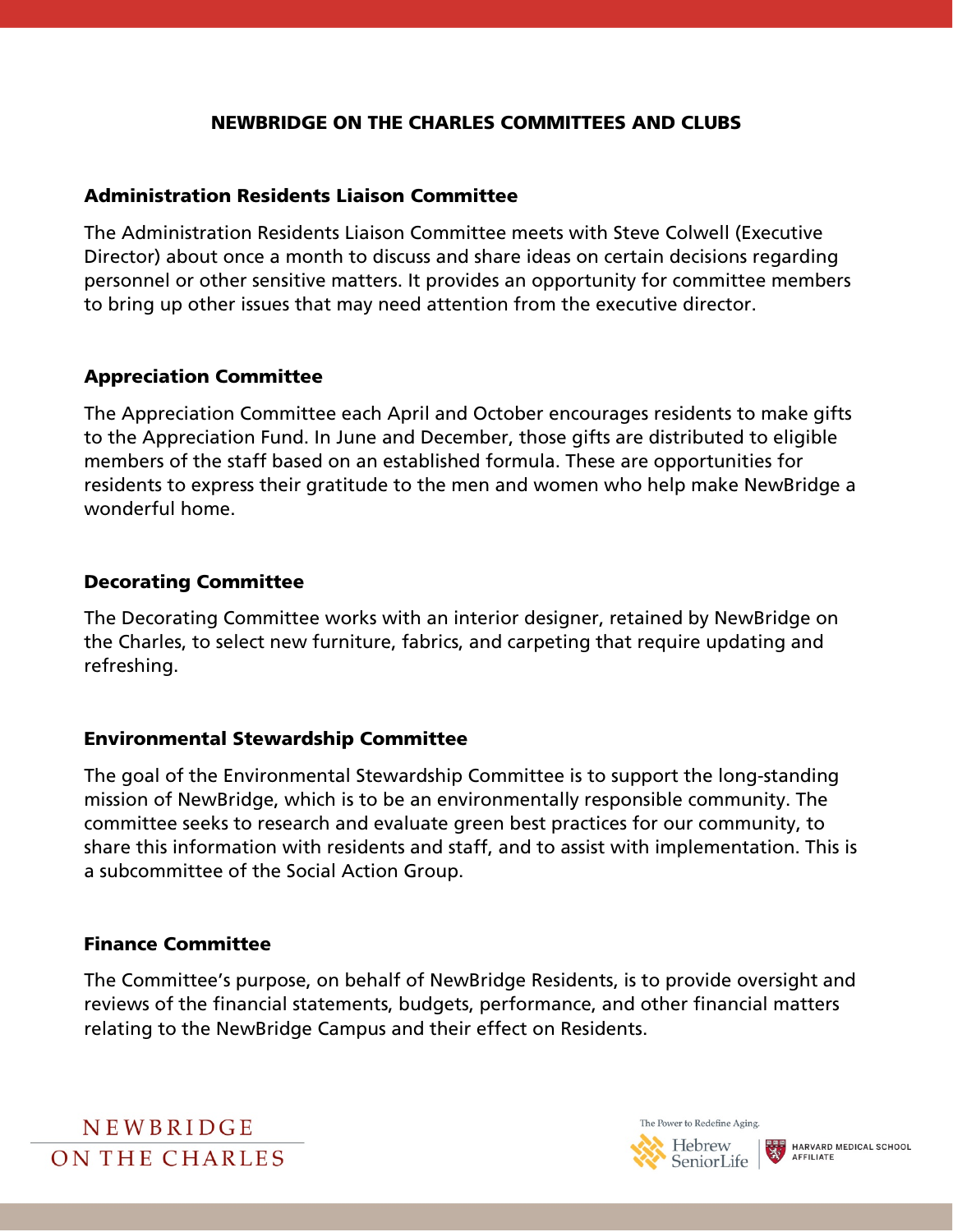## Food Committee

The NewBridge Food Committee, an advisory group, works in concert with the food and beverage staff to provide both feedback from residents and guidance to the staff to ensure excellence in the preparation and service of meals.

# Gardening Club

The community garden is available to NewBridge residents for planting vegetables and flowers in pre-assigned garden beds. NewBridge residents are invited to a meeting of the Gardening Club in March each year. Assignments of garden beds are finalized in May of each year.

# Hospitality Committee

The purpose of the Hospitality Committee is to greet new residents and help them adjust to life at NewBridge. Various programs help new members meet other residents and to feel a part of the NewBridge community.

## Jewish Life Committee

The Jewish Life Committee provides residents with the opportunity to plan meaningful Jewish engagement through Shabbat worship, Communal Shabbat and Holiday dinners, holiday observances, and connection with Israel. Staffed by Rabbi Judi Ehrlich.

## Landscape Committee

The NewBridge Landscape Committee, an advisory committee, works actively with the Director of Environmental Services and American Quality Property Service to maintain and enhance the beautiful landscape of this unique property.

## Library Committee

The Library Committee consists of IL Residents who share an interest in maintaining a viable Library of books and DVDs for our fellow residents to read and enjoy.

## Lifelong Learning Committee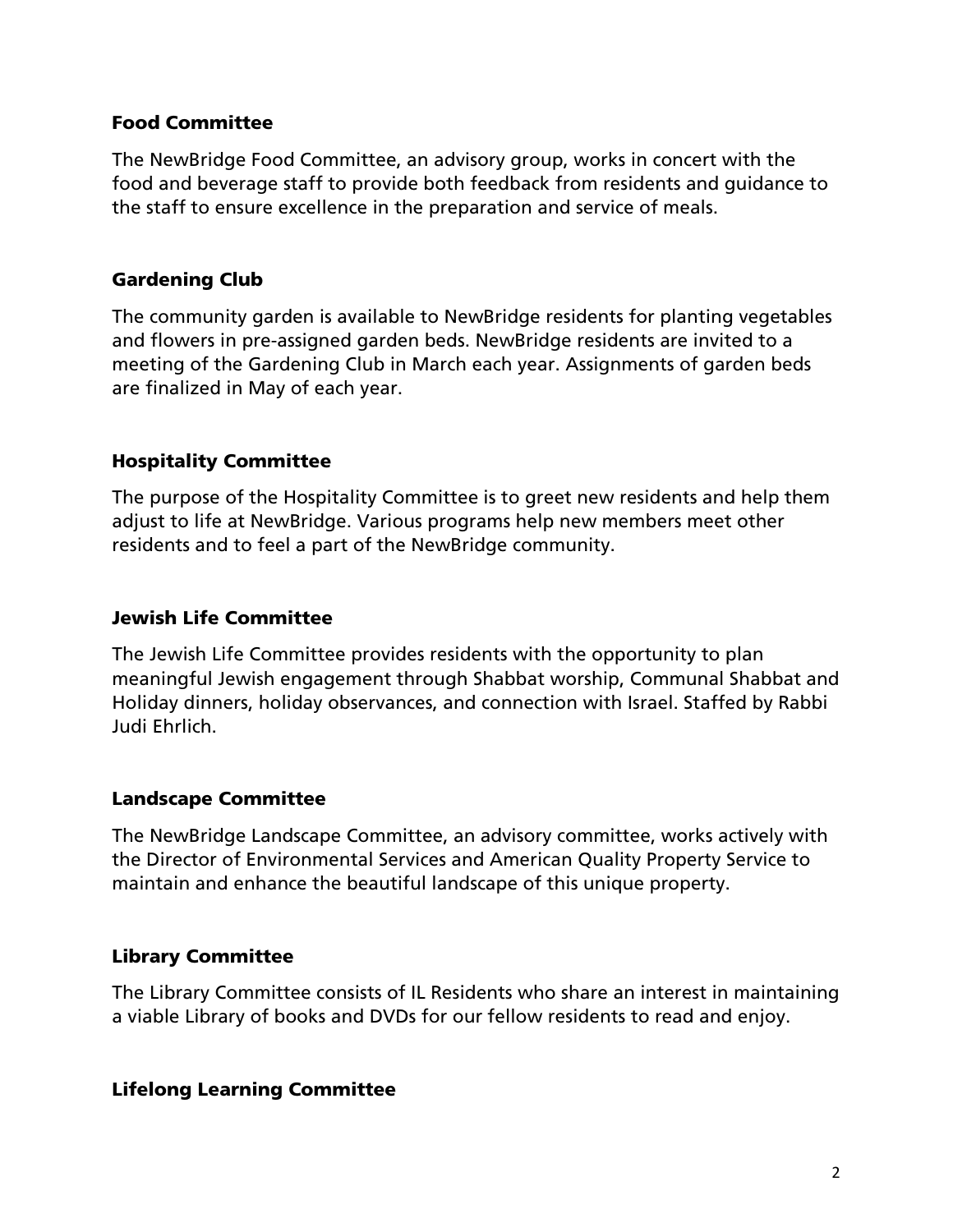The LifeLong Learning Committee helps NewBridge programming provide learning opportunities for residents. The committee draws upon resident experience and knowledge of the educational and cultural institutions in the Greater Boston area to provide input for future programs

## Massachusetts Life Care Residents' Association

Massachusetts Life Care Residents' Association (MLCRA) is a state-wide, non-profit volunteer organization. Its general purpose is communication, education, advocacy and collaboration with members, resident Associations and other organizations to support the well-being of seniors living in CCRCs or similarly organized communities throughout the Commonwealth. See: www.mlcra.org.

# Medical Practice Committee

The mission of the committee is to serve as a liaison between IL members and the NewBridge Medical Practice.

# Mental Health Professionals Group

This group welcomes residents who have worked in any of the mental health or allied professions. The interest lies in keeping abreast of new developments in the mental health field and advancing one's own knowledge. The group also sponsor community programs on topics related to mental health which may be of interest to NEWBRIDGE residents.

# NewBridge Residents Google Group

This service, established by and for NewBridge residents, allows residents to email information of concern to all residents, such as program updates, lost and found items, requesting help or information, etc.

# NewBridge Forum Google Group

This service, established by and for NewBridge residents, allows residents to email information of interest to Forum members only, such as breaking news, political discourse, opinions, articles of interest, editorials, etc.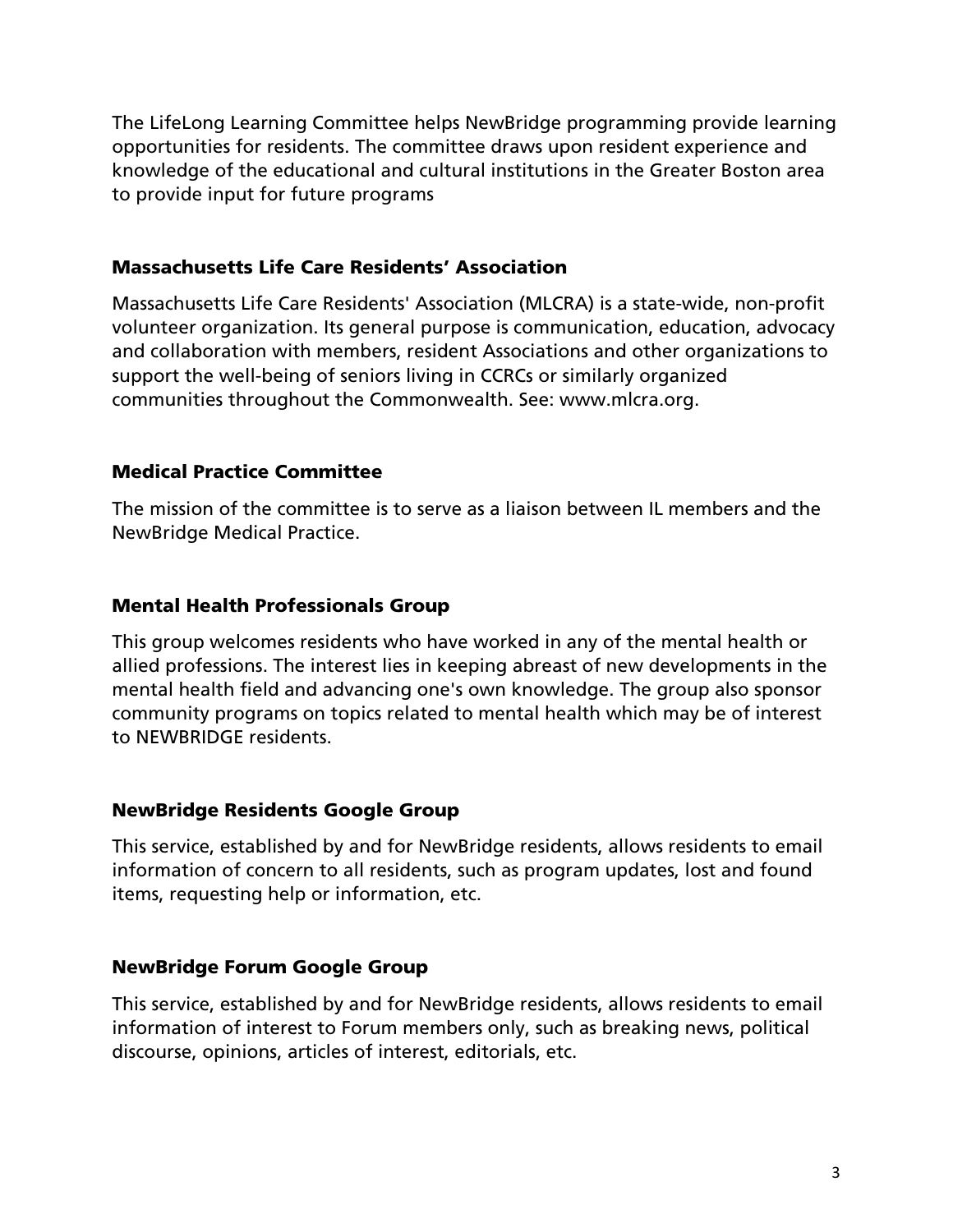#### NewBridge Residents' Website

This website serves the residents of NewBridge. It is managed, operated, and financed entirely by resident volunteers. www.newbridgeresidents.org

#### NewBridge Independent Living Members Association (NILMA)

NILMA is an advisory body to NewBridge management. All residents residing in Independent Living are members of the association. Members elect representatives to serve on the NILMA council. The purpose is to represent the interests of the members to NewBridge management and to promote and provide for the welfare of members.

## Photography Club

The purpose of the photography club is to learn how to take the best photos using a camera or cell phone. Editing is also discussed.

# Residents Present

Residents Present features residents talking about their interests, careers, travels, hobbies and activities. Programs are presented monthly, typically on the last Friday of each month. Watch the weekly and monthly programs to find out the topic and speaker for the current program.

## Social Action Group

The mission of the Social Action Group is to address current social justice and other important human rights issues, work together in a cooperative manner to add our voices, ideas and efforts to these battles, inform the NewBridge community about various issues, and offer avenues to effect change. New group members are always welcome.

## The Bridge Journal

The Bridge is a journal of memoirs and creative writing by and for the residents of NewBridge, The Bridge is published quarterly. Memoir articles by families of residents are encouraged.